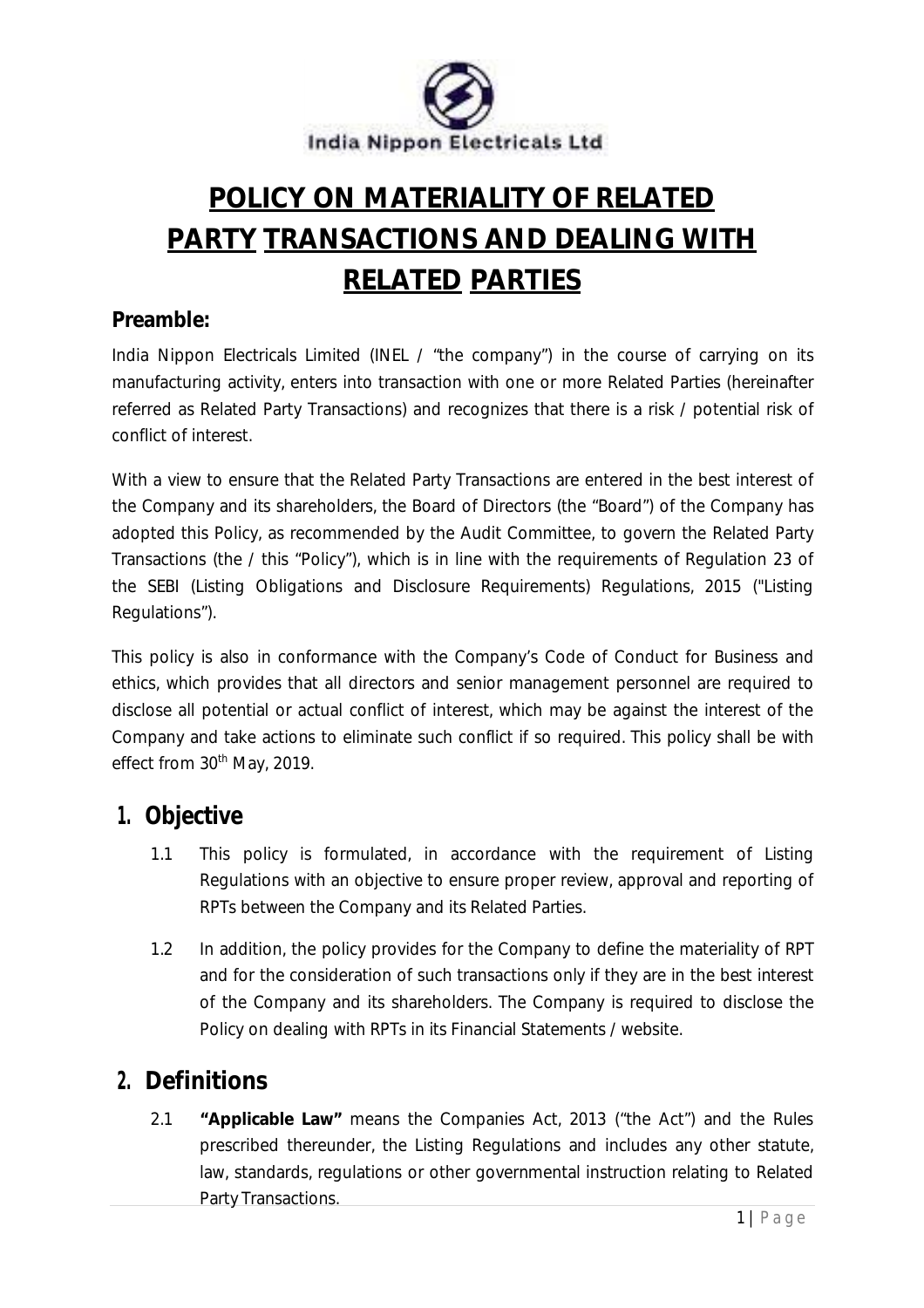

- 2.2 **"Audit Committee"** means the **Audit Committee** of the Board of Directors of the Company constituted under provisions of Listing Regulations and Companies Act, 2013.
- 2.3 **"Arm's Length Price"** for a transaction means the Price at which the transaction would have been entered into by two unrelated entities in an uninfluenced manner. For determining Arm's Length Price, guidance may be taken from the transfer pricing provisions under the Income-tax Act, 1961.
- 2.4 **"Associate Company"** means a company as defined under section 2(6) of the Act, and accounting standards notified under the Companies (Indian Accounting Standards) Rules, 2015 as amended from time to time.
- 2.5 **"Key Managerial Personnel"** or "**KMP"** shall have the meaning as defined in Section 2(51) of the Companies Act, 2013 and the rules made thereunder.
- 2.6 **"Material Modification"** in respect of a Related Party Transaction means a subsequent modification of 5% (five) or more in value of transactions with a related party which is already approved as per this Policy, or where it reaches the threshold of Material Related Party Transaction under this policy.
- 2.7 **"Material Related Party Transaction"** means a transaction with a related party if the transaction/transactions entered into individually or taken together with previous transactions during a financial year, exceeds rupees one thousand crore or ten per cent of the annual consolidated turnover as per the last audited financial statements of the Company, whichever is lower. Notwithstanding the above, payments made to a related party with respect to brand usage or royalty shall be considered material if the transaction(s) to be entered into individually or taken together with previous transactions during a financial year, exceed 5% (five percent) of the annual consolidated turnover as per the Company's last audited financial statements.

#### 2.8 **"Ordinary Course of Business"** means transactions that are:

- Necessary, normal and incidental to the business,
- The objects of the company permit such activity,
- There is a historical practice and pattern of frequency (not an isolated transaction), and
- Has connection with the normal business carried on by the company.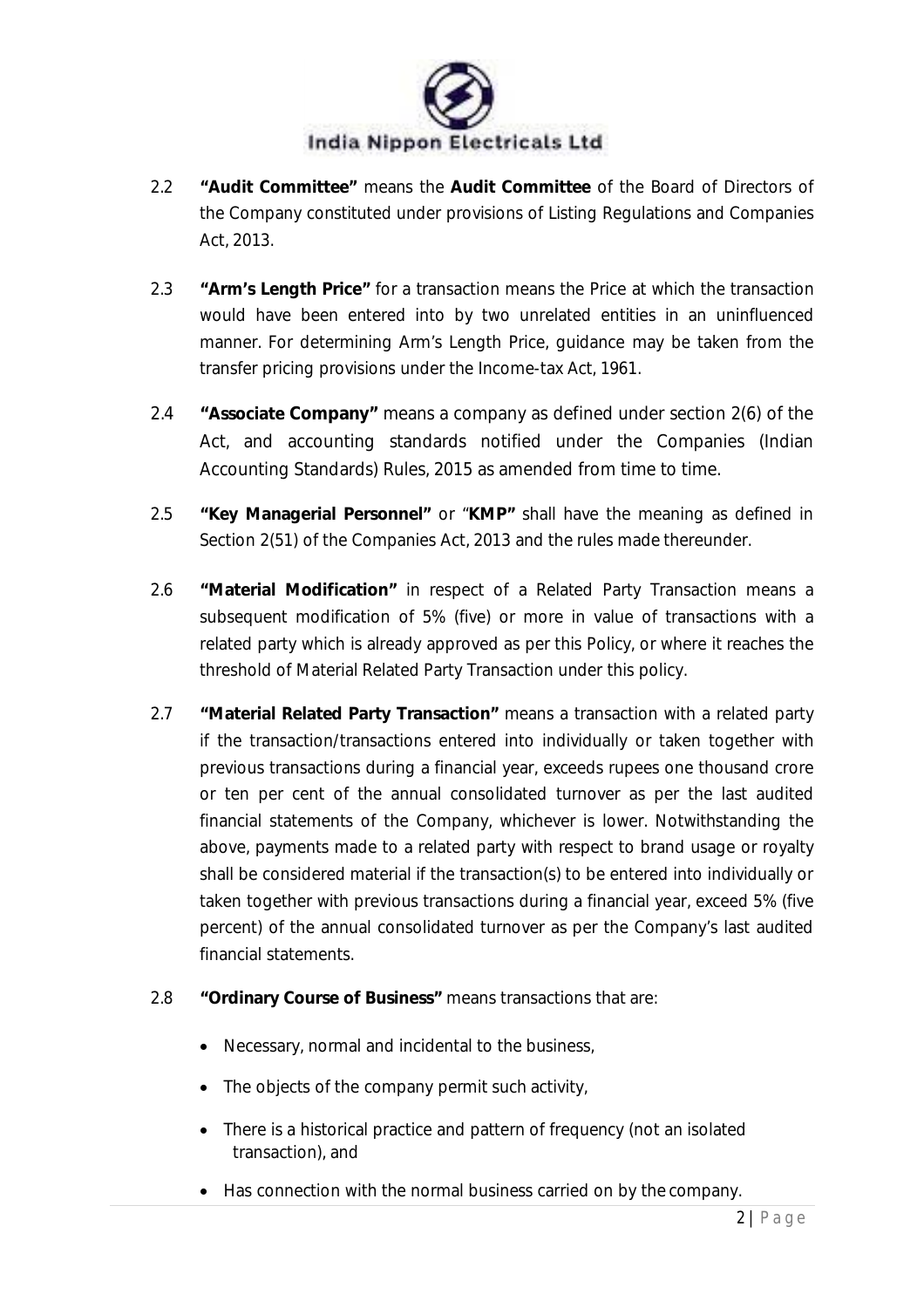

- 2.9 **"Related Party" means** an entity which is:
	- A related party under Section 2 (76) of the Companies Act, 2013;
	- A related party under the applicable accounting standards; and
	- A related party under the Listing Regulations
- 2.10 **"Related Party Transaction"** shall have the meaning ascribed to the term in Regulation 2(1)(zc) of the Listing Regulations and includes the transactions contemplated under Section 188(1) of the Companies Act, 2013 and Regulation 23 (2) of the Listing Regulations.
- 2.11 **"Relative"** means relative as defined under the Companies Act 2013.
- 2.12 **"Transaction"** shall be construed to include single transaction or a group of transactions in a contract.
- 2.13 Words and expressions used in this policy shall have the same meanings respectively assigned to them in the following acts/ regulations / rules:
	- The Companies Act, 2013 or the rules framed thereunder
	- Listing Regulations
	- Securities Contracts (Regulation) Act, 1956
	- SEBI Act, 1992, SEBI (Issue of Capital and Disclosure Requirements) Regulations, SEBI (Substantial Acquisition of Shares and Takeovers) Regulations, 2011, SEBI (Prohibition of Insider Trading) Regulations, 2015.

### **3. General Guideline**

- 3.1 All Related Party Transactions and Material Modifications thereof must be reported and subjected to prior approval by the Audit Committee. The Audit Committee shall consider all factors, that it considers relevant, while approving the related party transaction. Only the Independent Directors forming part of the Audit Committee shall approve the related party transaction.
- 3.2 RPT which is not entered into in the ordinary course of business or which is not at arm's length shall require the approval of the Board of Directors / shareholders as discussed in this policy.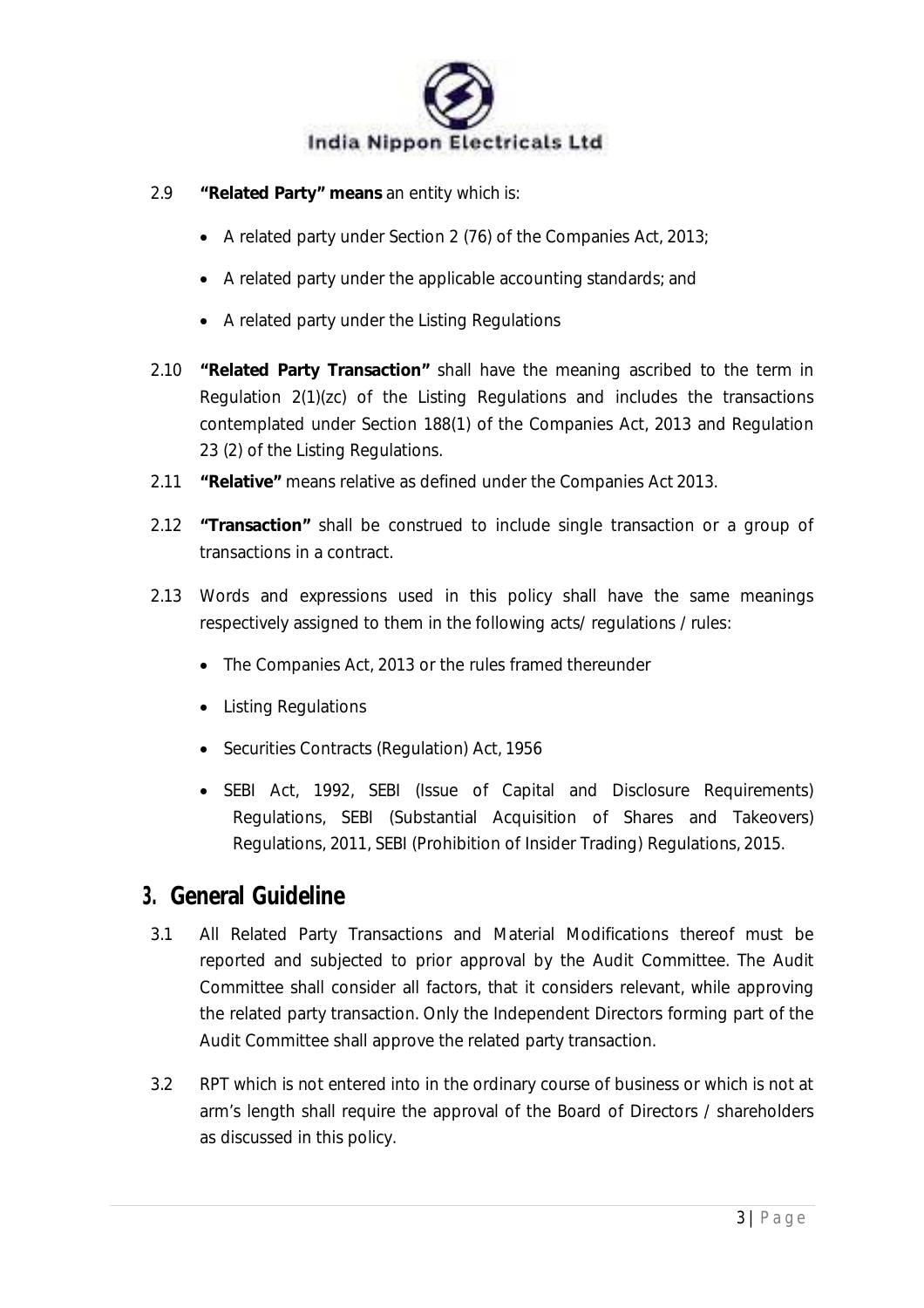

- 3.3 All Material Related Party Transactions shall require approval of the shareholders vide an ordinary resolution and all the Related Parties of the Company shall abstain from voting to approve such resolutions irrespective of whether they are interested in that particular Material Related Party Transaction. Materiality thresholds shall be as defined in the definition part of this policy.
- 3.4 Transactions entered into between the Company and a wholly owned subsidiary and transactions between two wholly owned subsidiaries of the Company where-
	- (i) The accounts of the subsidiaries are consolidated with the Company and
	- (ii) Approved by the shareholders at a general meeting

shall not require approval of either Audit Committee or the shareholders.

#### **4. Identification of RPT**

- 4.1 Each Director and KMP shall promptly notify the Audit Committee of any material interest that such person or relative of such person had, has or may have in a RPT, by providing notice to the Board or Audit Committee of any potential RPT involving him or her or his or her Relative together with additional information about the RPT that the Board or Audit Committee reasonably request.
- 4.2 The Company prefers that notice of any RPT be given well in advance, so that the Audit Committee / the Board has adequate time to obtain and review information about the proposed RPT.
- 4.3 The Compliance Officer shall maintain an updated list of Related Parties both from the declaration of Directors/ KMPs and from the list of Companies/ body corporates which shall be otherwise treated as related as per this Policy.
- 4.4 The Board / Audit Committee shall determine whether a transaction does, in fact, constitute a RPT requiring compliance with this Policy;
- 4.5 The Company shall seek external professional opinion, if necessary, to determine whether the transaction is in the ordinary course of business and at arm's length basis;
- 4.6 A contract or arrangement entered into by the Company without disclosure or with participation by a Director or Key Managerial Personnel who is concerned or interested in any way, directly or indirectly, in the contract or arrangement, shall be voidable at the option of the Company.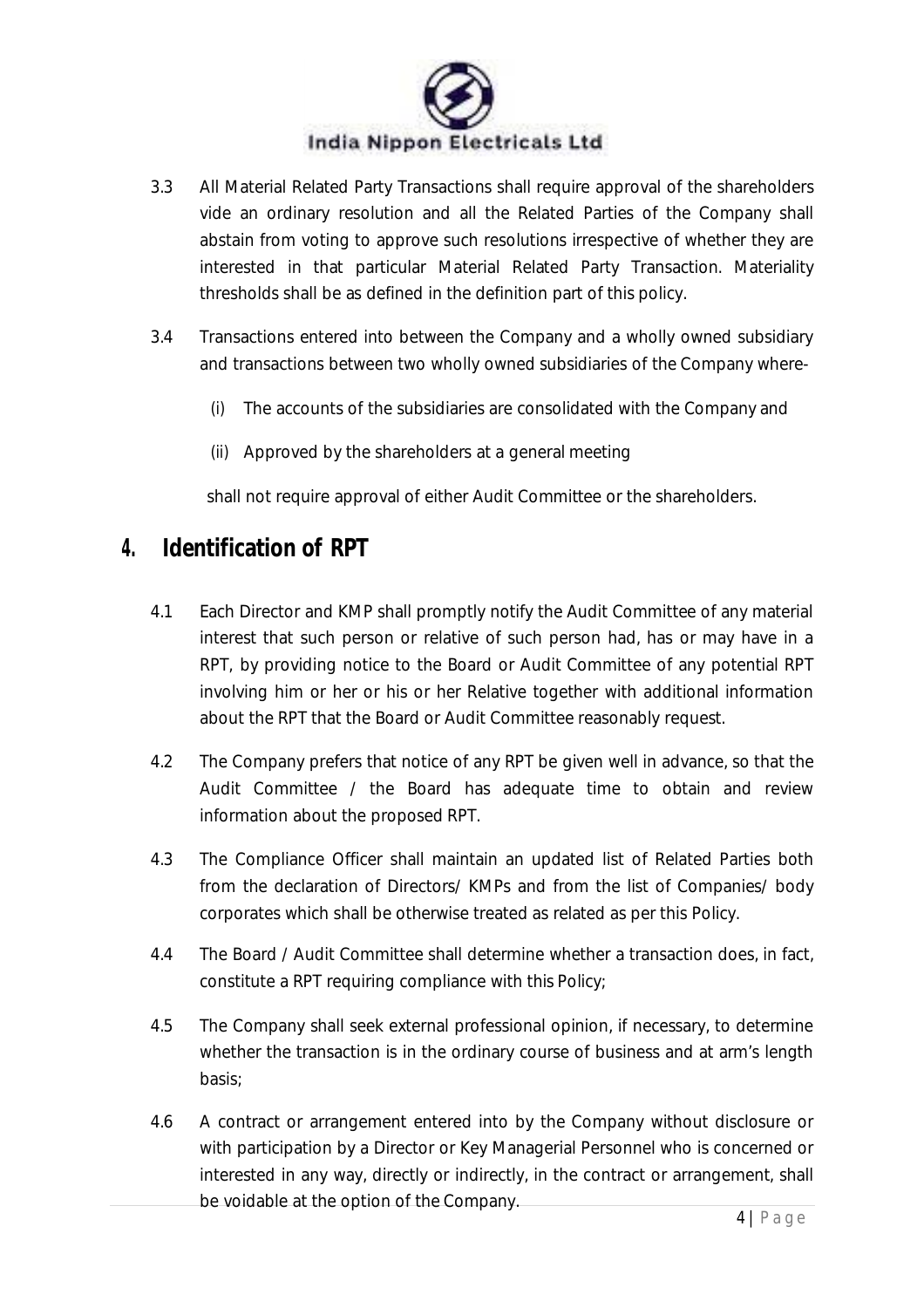

### **5. Reviewandapproval(includingomni-busapproval)ofRPTs**

- 5.1 All RPTs and subsequent material modifications as defined in this Policy shall require prior approval of Audit Committee. In case of transactions that are subject to a written contract, the Audit Committee shall approve the contract and any amendments thereto and the transactions shall be treated as pre-approved as far as the transactions were carried out in line with the terms of the contract.
- 5.2 In case of transactions that are not subject to a written contract, the Audit Committee shall grant prior approval through omni-bus approval route on annual basis, which shall be reviewed every quarter. Transactions with new Related Parties or new transactions with existing related parties that were not covered under the annual omni-bus approval shall be subject to specific prior approval of the Audit Committee.
- 5.3 In both the cases as in Clause 5.1 and 5.2, the Audit Committee, shall be provided with all relevant material information of the RPT, including the terms of the transaction, the business purpose of the transaction, the benefits to the Company and to the Related Party, and any other relevant matter. The information provided shall specifically cover the following:
	- The name of the Related Party and nature of relationship
	- The nature, duration of the contract and particulars of the contract or arrangement;
	- The material terms of the contract or arrangement including the value, if any;
	- Transaction value as percentage of consolidated turnover;
	- Any advance paid or received for the contract or arrangement, if any;
	- The manner of determining the pricing and other commercial terms, both included as part of contract and not considered as part of the contract;
	- Valuation report relied upon, if any:
	- All facts relevant to be considered in a contract and if the factors were not considered while finalising the contract, the details of factors not considered with the rationale for not considering those factors;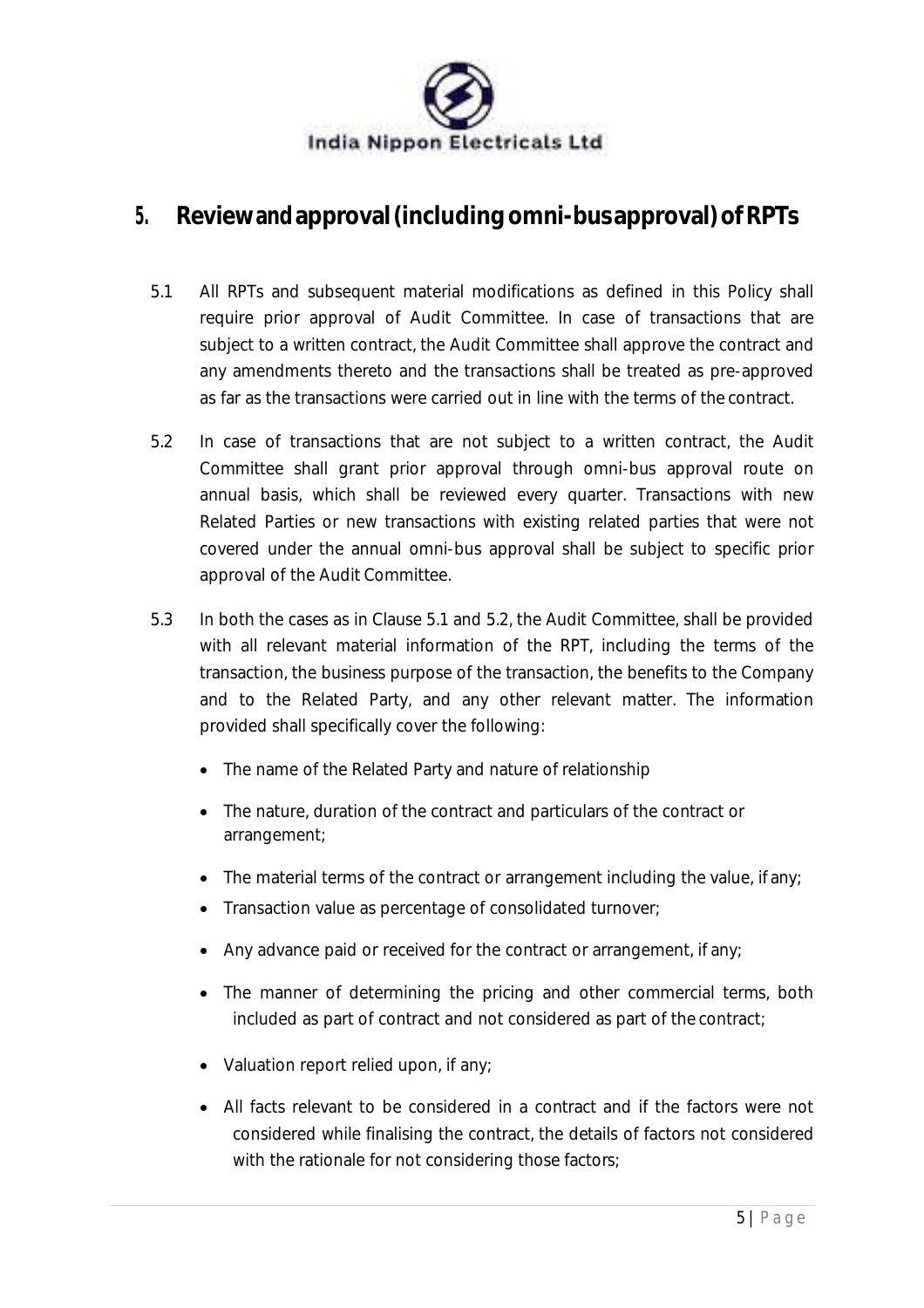

- Details/ justification to establish that the transaction is in the best interest of the Company and is in arm's length & ordinary course of business; and
- Any other information relevant or important.
- 5.4 If the Audit Committee, after review of the above feels that the specific RPT needs to be approved by the Board, the same shall be recommended by the Audit Committee for Board approval.
- 5.5 The Audit Committee, with the consent of the Board, shall specify the following criteria for Omni-bus approvals (which shall be reviewed every three years):
	- maximum value of the transactions, in aggregate, which can be allowed under the omnibus route in a year;
	- the maximum value per transaction which can be allowed;
	- extent and manner of disclosures to be made to the Audit Committee at the time of seeking omnibus approval;
	- review, at such intervals as the Audit Committee may deem fit, related party transaction entered into by the company pursuant to each of the omnibus approval made;
	- transactions which cannot be subject to the omnibus approval by the Audit Committee.
- 5.6 The Audit Committee shall be required to specify in the Omnibus Approval:
	- Names of the Related Party, nature, period of transaction and maximum amount of the proposed RPT;
	- The indicative base price / current contracted price and the formula for variation in the price if any;
	- Such other conditions as the Audit Committee may deem fit;
	- In the event of the need for a class of RPTs cannot be foreseen or the details specified in (i) to (iii) above are not available, the Audit Committee may grant Omnibus approval for such RPTs provided each transaction does not exceed 1,00,00,000/- (Rupees one crore).
- 5.7 The Audit Committee shall grant omnibus approval for only such class of transaction which are repetitive in nature and if such approval is in the interest of the company.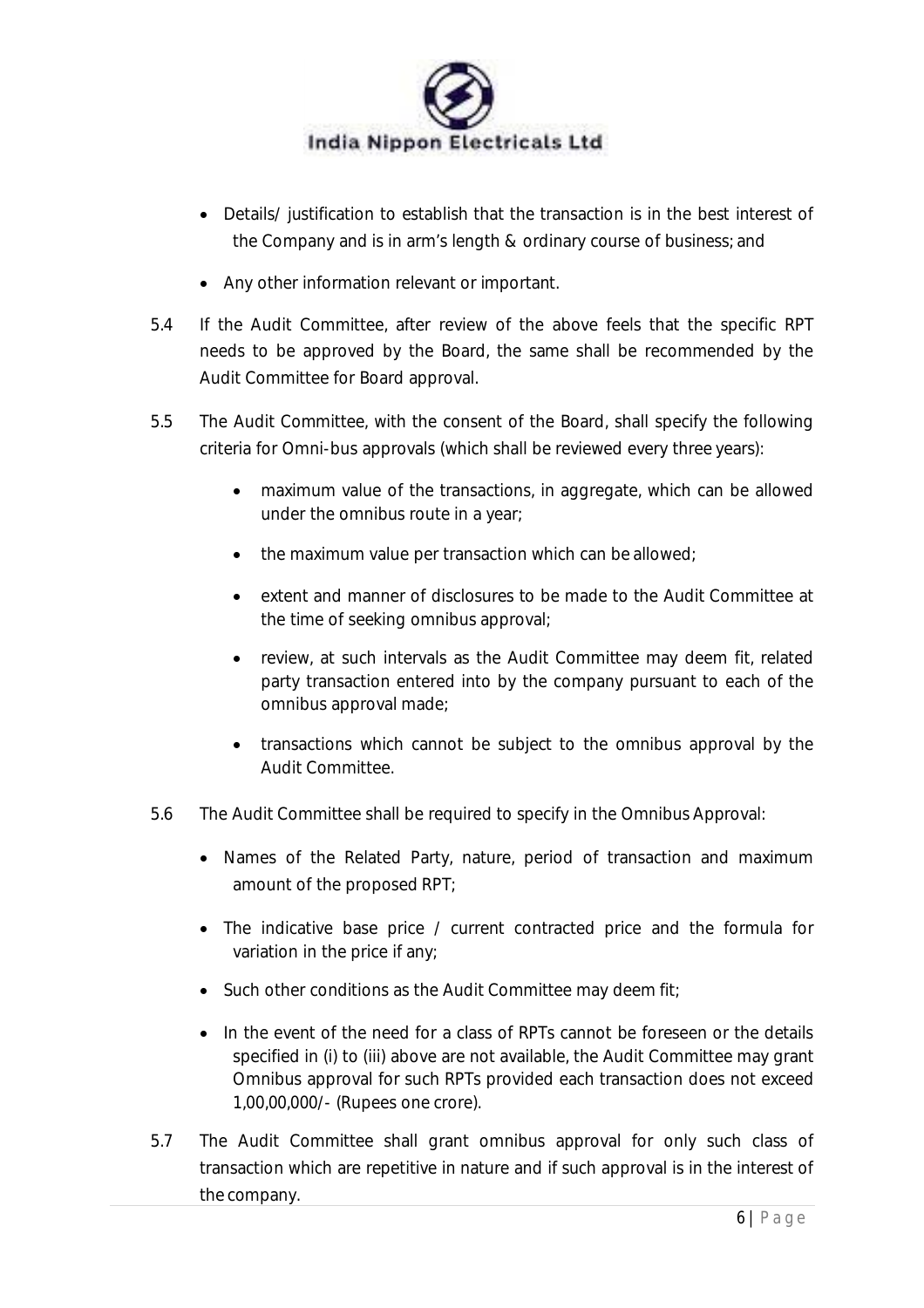

- 5.8 Audit Committee shall review, the details of actual RPTs entered into by the Company pursuant to each of the Omnibus Approvals on a quarterly basis.
- 5.9 The Omnibus Approvals shall be valid for a period not exceeding one year and shall require fresh approvals from the Audit Committee after the expiry of one year or the end of the financial year, whichever is earlier.
- 5.10 Based on business exigencies, the management may seek approval of the audit committee vide circular resolution, so as to comply with obtaining prior approval of related party transactions.
- 5.11 Any member of the Audit Committee who has an interest in any RPT shall recuse himself or herself and abstain from discussion and voting to approve such RPTs.

## **6. Criteria for approving RPTs**

In determining whether to approve a RPT, the Audit Committee shall consider the following factors, among others, to the extent relevant to the RPT:

- 6.1 Whether the RPT is entered into in the ordinary course of business?
- 6.2 Whether the terms of the RPT are fair and on 'arms length basis' to the Company and would apply on the same basis if the transaction did not involve a Related Party. For arriving at the above, the Audit Committee / Board of Directors may draw reference / take guidance from the Transfer Pricing Regulations;
- 6.3 The Audit Committee may review the necessary documents / seek information from the management like nature of the transaction i.e. details of the goods or property to be

acquired / transferred or services to be rendered / availed including description of functions to be performed, risks to be assumed and assets to be employed under the proposed transaction;

- 6.4 Whether there are any compelling business reasons for the Company to enter into the RPT and the nature of alternative transactions, if any;
- 6.5 Whether the RPT would affect the independence of an independent director;
- 6.6 Whether the proposed RPT includes any potential reputational risk issues that may arise as a result of or in connection with the proposed RPT;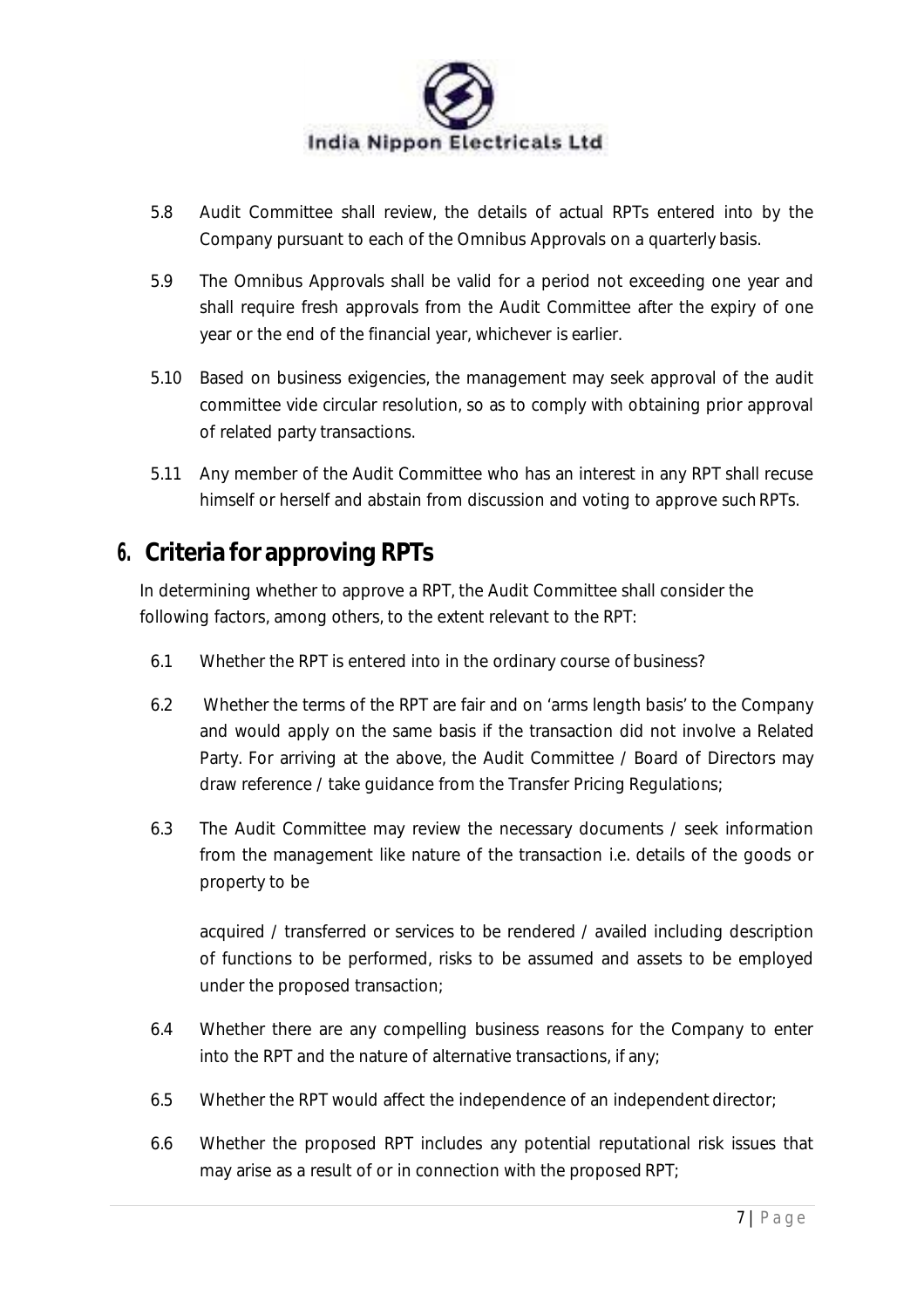

- 6.7 Whether subsequent ratification of the proposed RPT is allowed and would be detrimental to the Company;
- 6.8 Whether the RPT would present an improper conflict of interest for any director or KMP of the Company, taking into account the size of the transaction, the overall financial position of the director, KMP or other Related Party's interest in the transaction and the ongoing nature of any proposed relationship and any other factors the Audit Committee deems relevant;
- 6.9 If the Audit Committee determines that a RPT should be brought before the Board, or if the Board in any case elects to review any such matter or it is mandatory under any law for Board to approve the RPT, then the considerations set forth above shall apply to the Board's review and approval of the matter, with such modification as may be necessary or appropriate under the circumstances.

### **7. Approvalofthe Board ofDirectorsofthe Company**

As per the provisions of Section 188 of the Act, all kinds of transactions specified under the said Section and which are not in the ordinary course of business or at arm's length basis are placed before the Board for its approval. In addition to the above the following kinds of transactions with related parties are also placed before the Board for its approval:

- 7.1 Transactions which may be in the ordinary course of business and at arm's length basis, but which are determined by the Board from time to time (i.e. value threshold and / or other parameters) to require Board approval in addition to Audit Committee approval;
- 7.2 Transactions in respect of which the Audit Committee is unable to determine whether or not they are in the ordinary course of business and/or at arm's length basis and decides to refer the same to the Board for approval;
- 7.3 Transactions which are in the ordinary course of business and at arm's length basis, but which in Audit Committee's view requires Board approval:
- 7.4 Transactions meeting the materiality thresholds laid down in this policy, which are intended to be placed before the shareholders for approval;

### **8. RPT that does notrequire approval**

8.1 Any transaction that involves the payment of compensation to a director or KMP in connection with his or her duties to the Company or any of its subsidiaries or associates including the reimbursement of reasonable business and travel expenses incurred in the Ordinary Course of Business.